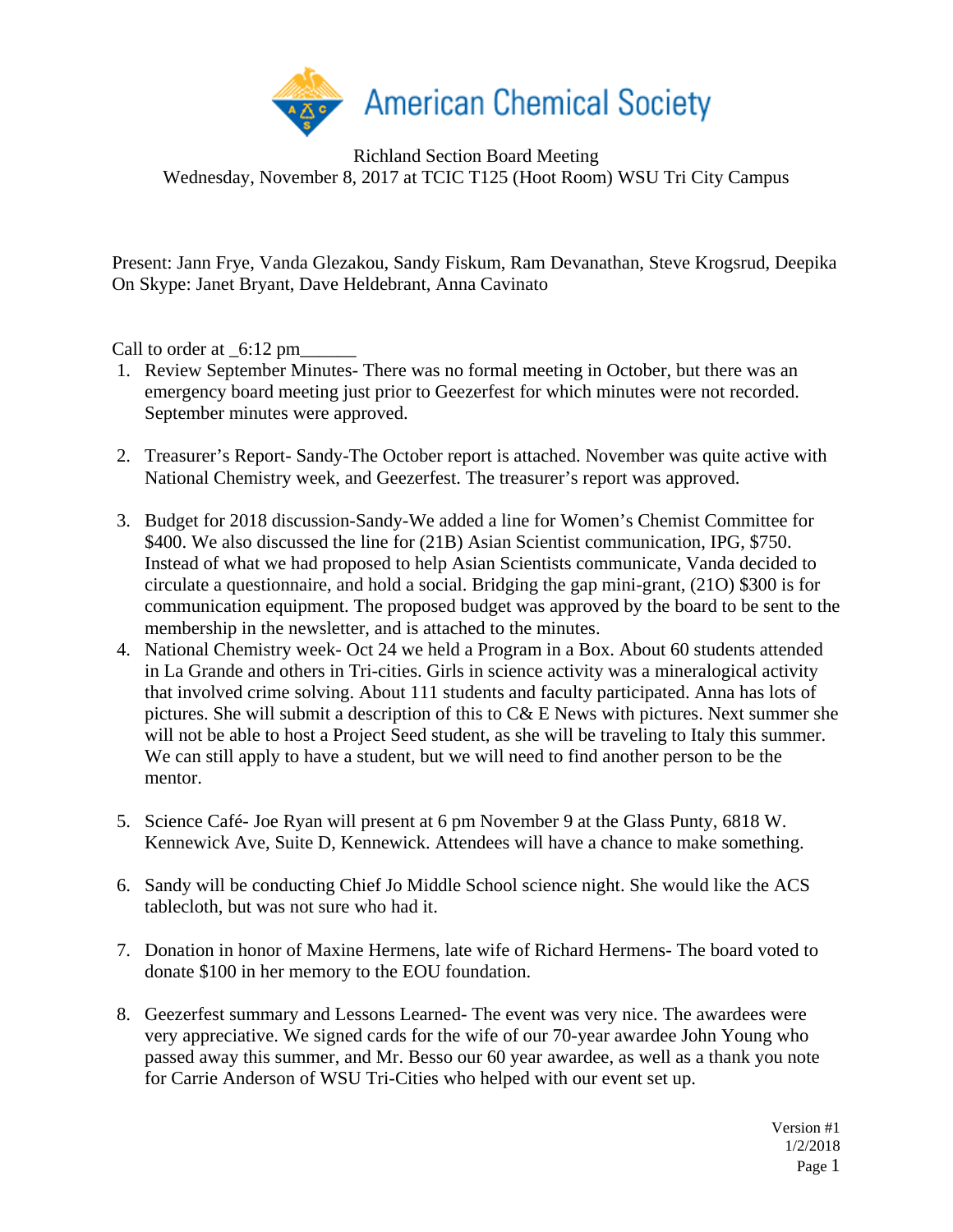

Richland Section Board Meeting Wednesday, November 8, 2017 at TCIC T125 (Hoot Room) WSU Tri City Campus

9. NORM 2018 LOC- Janet has set up a Google share drive for sharing documents for the meeting. Vanda and Ram will work on program track organization. Sessions will then be organized under each track. The 2017 NORM had about 450 attendees.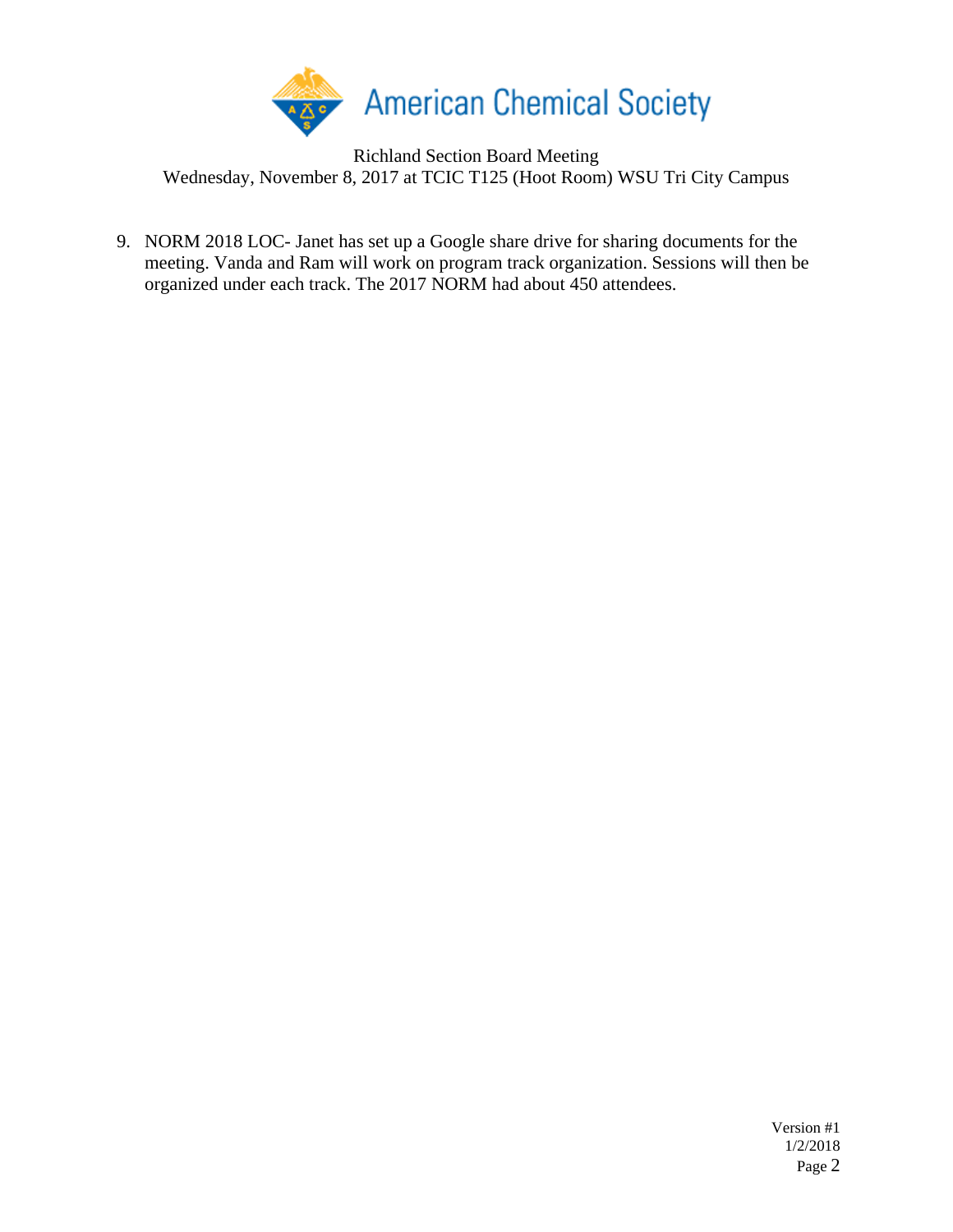

## Richland Section Board Meeting Wednesday, November 8, 2017 at TCIC T125 (Hoot Room) WSU Tri City Campus **ACS Richland Section Treasurer's Report**

October 11, 2017

## **Activities**

Notice was received on 8/24/17 from ACS that we will receive \$750 for Enhancing Presentation Skills for non-English speakers with emphasis on Native Asian Scientists, assuming Vanda digitally signs concurrence. As of 10/8/17, this amount has not been received. Councilor travel cost report and receipts were electronically submitted to ACS on 9/26/17.

| <b>Starting Balance</b>    |             |          |           |                                               |
|----------------------------|-------------|----------|-----------|-----------------------------------------------|
| Savings                    | \$18,880.81 |          |           |                                               |
| Checking                   | \$14,021.93 |          |           |                                               |
|                            |             |          |           |                                               |
| <b>Receipts</b>            |             |          |           |                                               |
|                            |             | Budget   |           |                                               |
| From                       | Amount      | Category | Date      | Directed to:                                  |
| <b>Banner Bank</b>         | \$3.81      | 8        | 9/30/17   | Savings account                               |
|                            |             |          |           |                                               |
|                            |             |          |           |                                               |
| Total receipts this period | \$3.81      |          |           |                                               |
|                            |             |          |           |                                               |
|                            |             |          |           |                                               |
| <b>Expenses</b>            |             |          |           |                                               |
|                            |             | Budget   |           |                                               |
| To (date billed)           | Amount      | Category | Date Paid | Description; check number                     |
| Anna Cavinato              | \$1,219.22  | 19       | 9/26/2017 | Counilor travel to August Nat'l meeting; 1245 |
|                            |             |          |           |                                               |
|                            |             |          |           |                                               |
|                            |             |          |           |                                               |
|                            |             |          |           |                                               |
|                            |             |          |           |                                               |
| Total spent this period    | \$1,219.22  |          |           |                                               |
|                            |             |          |           |                                               |
| <b>Ending Balance</b>      |             |          |           |                                               |
| Savings                    | \$18,884.62 |          |           |                                               |
| Checking                   | \$12,802.71 |          |           |                                               |
|                            |             |          |           |                                               |
|                            |             |          |           |                                               |